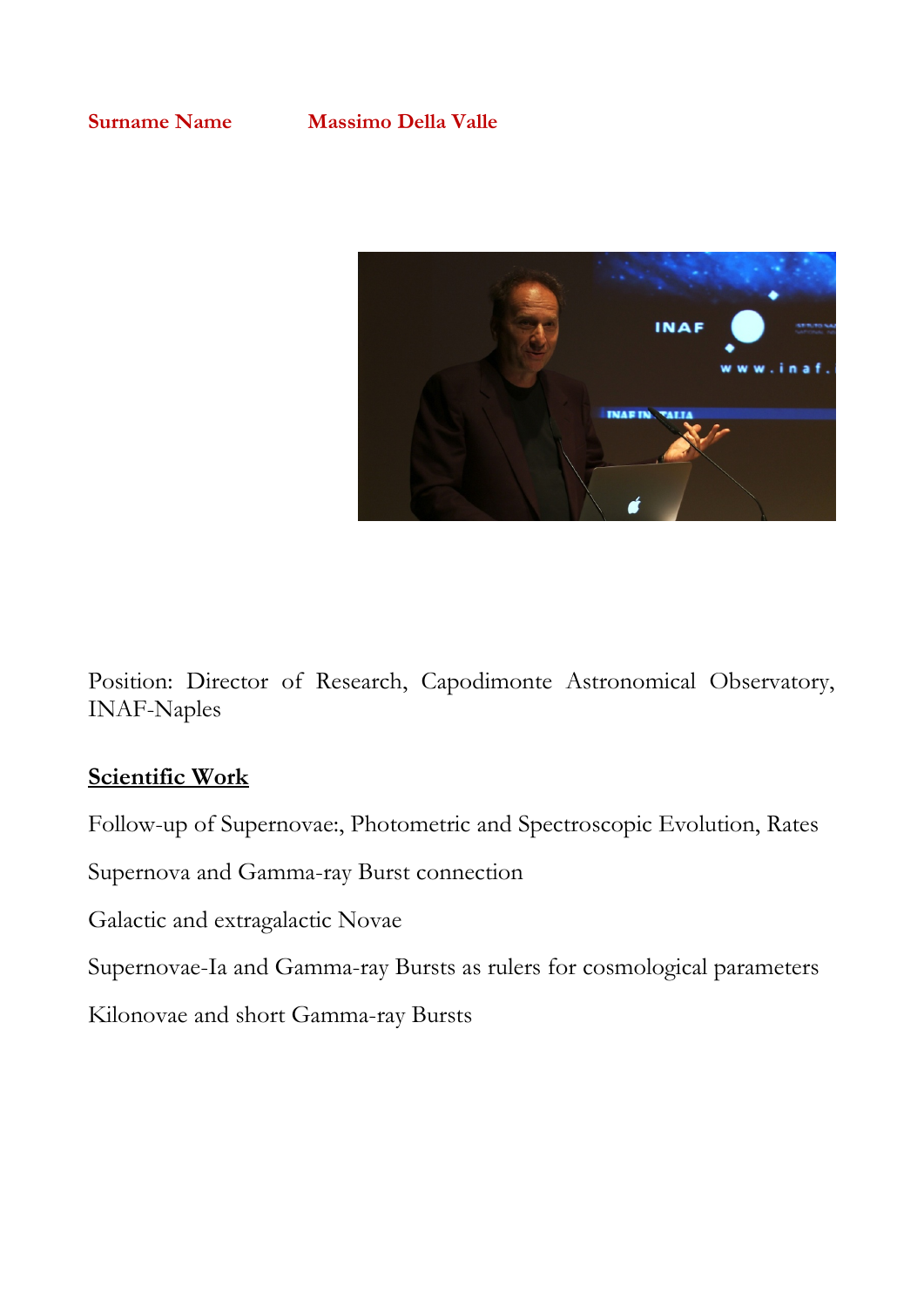## **Brief description**

My ongoing research concern the study of several classes of transient phenomena such as: Supernovae, Gamma-ray Bursts, Kilonovae and Novae.

**Gamma-ray bursts and their Afterglows**. My interest in this area started in 2000 when I became member of the SWIFT follow-up team. Most efforts are devoted to the study of the connection between Supernovae and GRBs [2,4,9]

**Supernovae.** Photometric and the spectroscopic study of all types of SNe (Ia, Ib/c, II-linear, II-plateau) near maximum light and at late stages and their theoretical modeling. The observations at maximum provide us with the necessary data for using SNe (Ia and II) as standard candles. The observations at later stages allow one to discriminate among different energy sources (i.e. radioactive decay, pulsar, light-echo), to model the mechanisms of the explosion, and to shed light on the nature of the progenitor [3,5,7]

**Kilonovae.** The study of kilonovae associated with short GRBs (e.g. 179817A) has been carried out for individual objects in [1,6,8] , while the kilonova rate has been derived in [10].